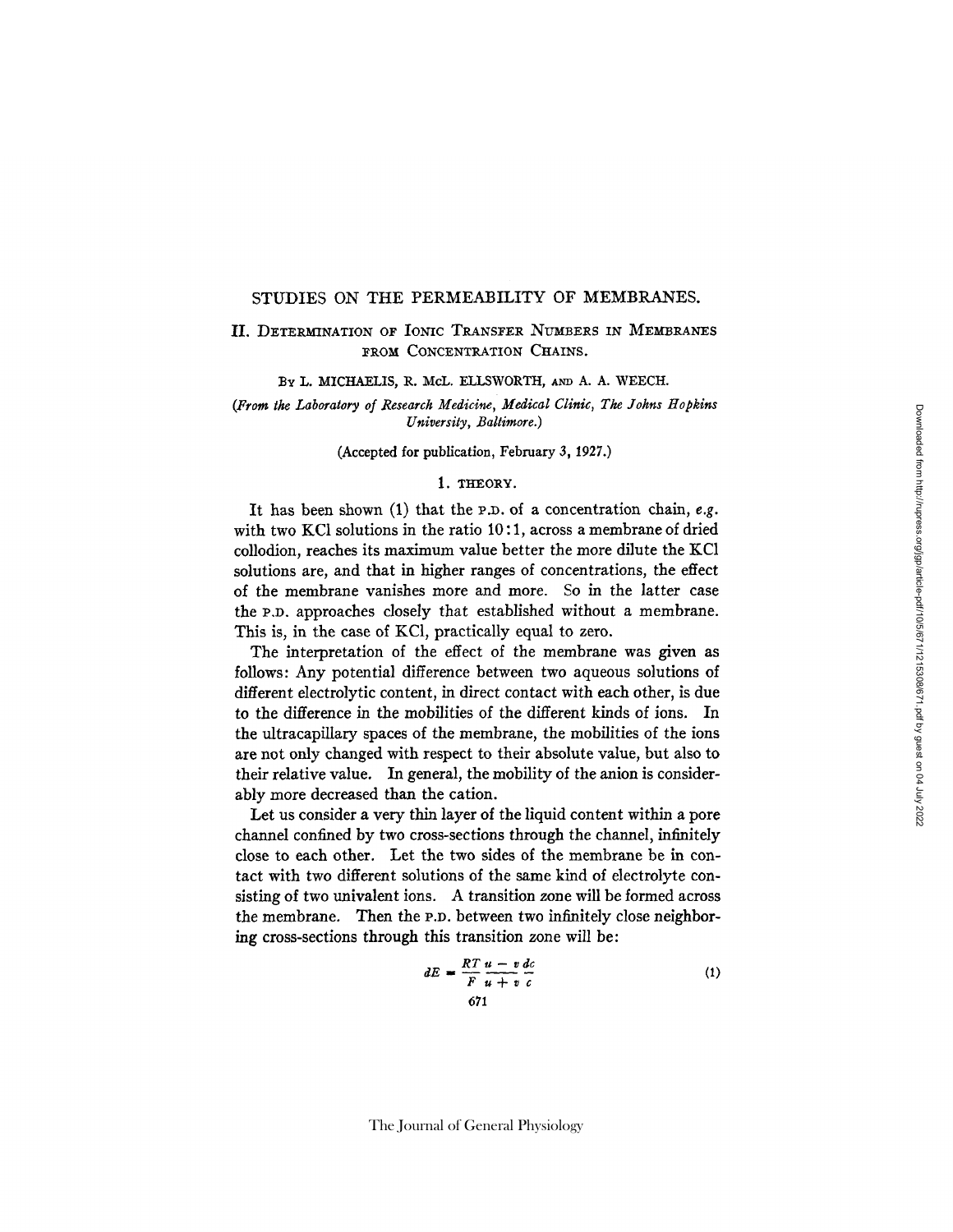where  $u$  and  $v$  are the mobilities of the cation and anion, respectively, within the concerned cross-section;  $c$  is the concentration, or better, the activity of the electrolytes within this infinitely thin layer of the liquid, and *dc* the change of c from the one cross-section to the neighboring one. In order to find the total P.D. from the one side of the membrane to the other, the above formula must be integrated over all the infinitely small cross-section layers from the one side of the membrane to the other. Let us designate the direction along the axis of the pore channel as the x axis; the integration has to be performed from  $x = 0$  to  $x = D$ , where D is the total thickness of the membrane. Now, from the experiments referred to, we have to infer that  $u$  and  $v$  within the channel depend considerably on the concentration in a degree much more pronounced than in a free aqueous solution. Usually in an aqueous solution  $u$  and  $v$  depend only slightly on the concentration. Here, with a certain approximation, we may consider  $u$  and  $v$  as constant, and the result of the integration becomes:

$$
E = \frac{RT}{F} \cdot \frac{u - v}{u + v} \ln \frac{C_2}{C_1} \tag{2}
$$

when  $C_2$  and  $C_1$  are the two concentrations of the solution which are in contact with each other and connected by a transition zone. It should be emphasized that this result of the integration does not depend on the manner in which the transition of the one concentration to the other is realized. It does not depend on whether the fall of the concentration is rectilinear or arranged in some other way; whether the transition is realized by a pure diffusion zone or by a zone of mechanical mixtures of the two solutions.

However, within the membrane there is no constancy of  $u$  and  $v$ over the range of integration,  $u$  and  $v$  depend strongly on  $c$ , and, therefore, also on  $x$ . In the integration, the factor containing  $u$  and  $v$ must not be placed before the integration sign, and the result is:

$$
E = \frac{RT}{F} \int_{x=0}^{x=\infty} \frac{u-v}{u+v} \, dv \tag{3}
$$

If, instead of this accurate formula, we apply formula (2), the letters  $u$  and  $v$  no longer have the meaning of the mobility of the cation and anion, respectively, but they may be interpreted as some kind of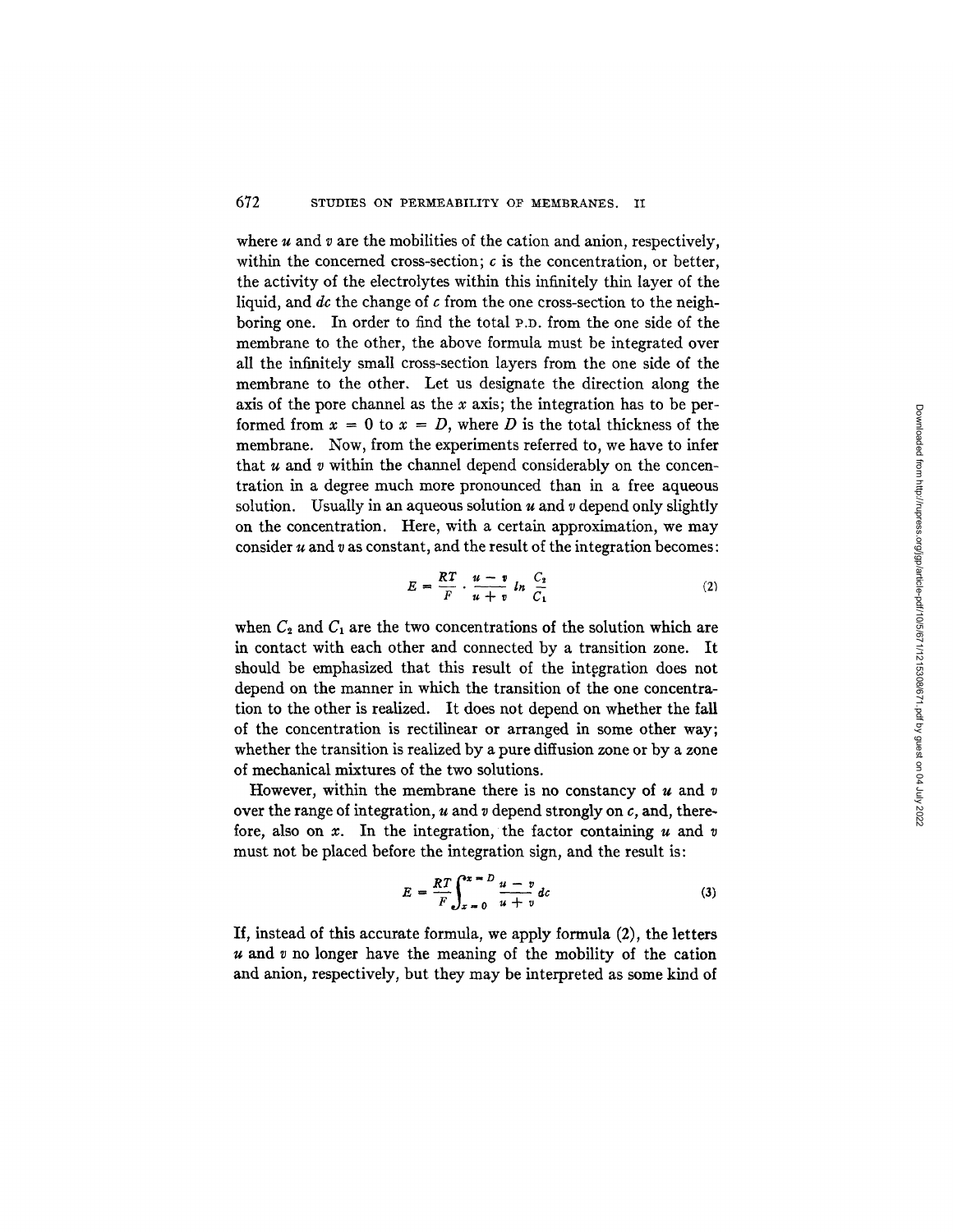average mobility,<sup>1</sup> within the range of concentration  $C_1$  and  $C_2$ . Such an average mobility has no simple physical meaning. It need not be the arithmetical mean.

In the ordinary concentration chain without a membrane, we are allowed to calculate the relative value of u and *v,* or the transfer numbers  $t^+ = \frac{u}{u+v}$  and  $t^- = \frac{v}{u+v}$  from the measurement of the P.D. availing ourselves of the formula (2) which solved for  $t^-$  reads, for a temperature of 20°C.:

$$
t^-=0.5-\frac{E}{2\times 58\times \log^{10}\frac{C_2}{C_1}}
$$
 (4)

where  $E$  is the measured P.D. in millivolts.

If we apply this formula to a concentration chain with a membrane, the obtained transfer number of the anion,  $t^{\text{-}}$ , is nothing but the calculated average value of  $t^-$ , which has not a simple physical meaning. However, when the ratio  $C_2: C_1$  is small enough, the variation of  $t^-$  for the concentration  $C_2$  and  $C_1$  may be also small, so that with a certain approximation the calculated  $t$  may be regarded as a useful approximation to both the value of  $t$ <sup>-</sup> for  $C_2$  and for  $C_1$ . Using this idea, there is obtained a method for calculating, with a certain approximation, the transfer number of the ions of an electrolyte within the pores of the membrane for any concentration of the aqueous solution in contact with the membrane and in equilibrium with the electrolytic content of the membrane pores.

The method consists in the measurement of the P.D. of concentration chains with a membrane, the ratio of concentrations of the two solutions being as small as possible. It is not practical to apply very small ratios, for in this case the measured P.D. becomes very small also and

<sup>1</sup> It should be borne in mind that according to the interpretation given in the previous paper, even the mobility of an ion, especially of an anion, within *one*  very thin cross-section layer of a channel, is but an average value, as the anions fixed at the wall and the free anions in the center of the pore have different mobilities. The average value of these mobilities is called here the mobility of that ion within this cross-section. In this present paper the "average" mobility of an ion means the average of the thus defined mobilities, over the range of all of the cross-sections through the channel from its one opening to the other.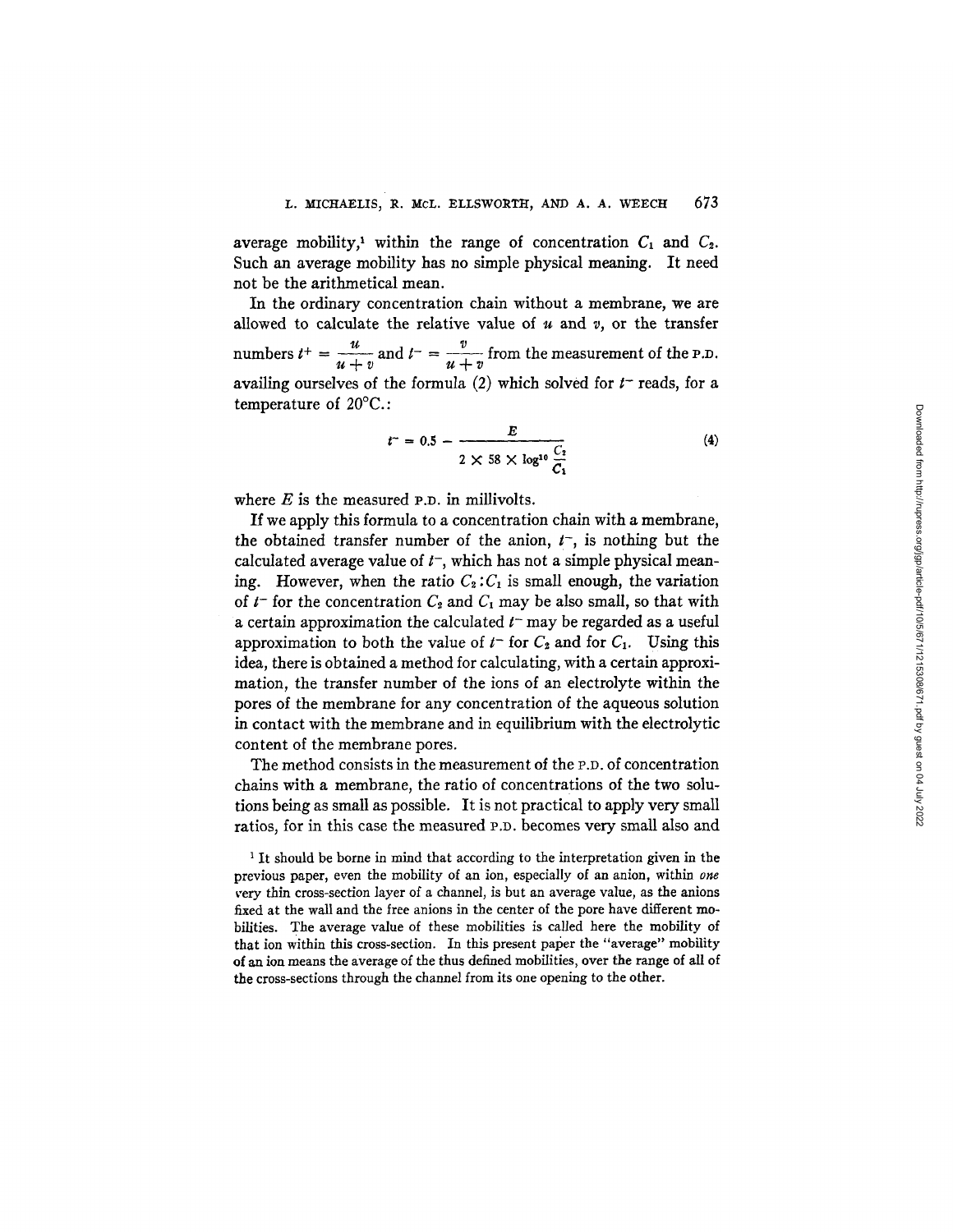the inevitable error of, let us say 0.5 millivolt, which may occur in the measurement of such a chain and which may be due to uncertain and irreproducible liquid junction potentials, has too high an influence on the results. The best ratio of concentrations seemed to be the one of 2:1. The maximum effect, when the mobility of the anion = 0 is in this case 17.6 millivolts for  $20^{\circ}$ C.<sup>2</sup>

Several previous authors emphasized the fact that the transfer numbers are altered in membranes. As all of these authors applied methods different from those used in this paper, and as review of these findings is to be made in a subsequent paper, we refrain here from disdiscussing the literature, in order to avoid repetition, especially because the essential point,—the rapid change of the transfer number according to the concentration, has not yet been described so far as we know.

## *2. Technique.*

The experiments were carried out with the dried collodion bag membrane, as described in the previous paper. Some series were made with flat membranes which have advantages to a certain extent; particularly in that they maintain their original properties as measured by the *Co P* virtually permanently. Such flat membranes were used by the authors through many successive experiments over months, the *Co P* having remained constant within some tenths of a millivolt. Flat collodion membranes have been used in the past, *e.g.* by Bethe and Toropoff (2), Bigelow and Gemberling (3), Bartell and Carpenter (4), and Hitchcock (5), and they have been used also long ago for ultrafilters by Bechhold, Zsigmondy, and others. But these authors worked with more or less well permeable, not completely dried collodion membranes. It is very easy to obtain this kind of membrane in a flat form, but it requires special technique to make completely dried membranes in a flat form. Recently Collander (6) described the flat form for the dried collodion membrane emphasizing its great stability. The difficulty consists in the fact that the flat membranes, while drying, shrink and shrivel and become inelastic and rigid, so

<sup>2</sup> The error involved in the fact that a concentration ratio is used instead of one between activities, is so small for a ratio of 1:2 as to be negligible with respect to other errors involved.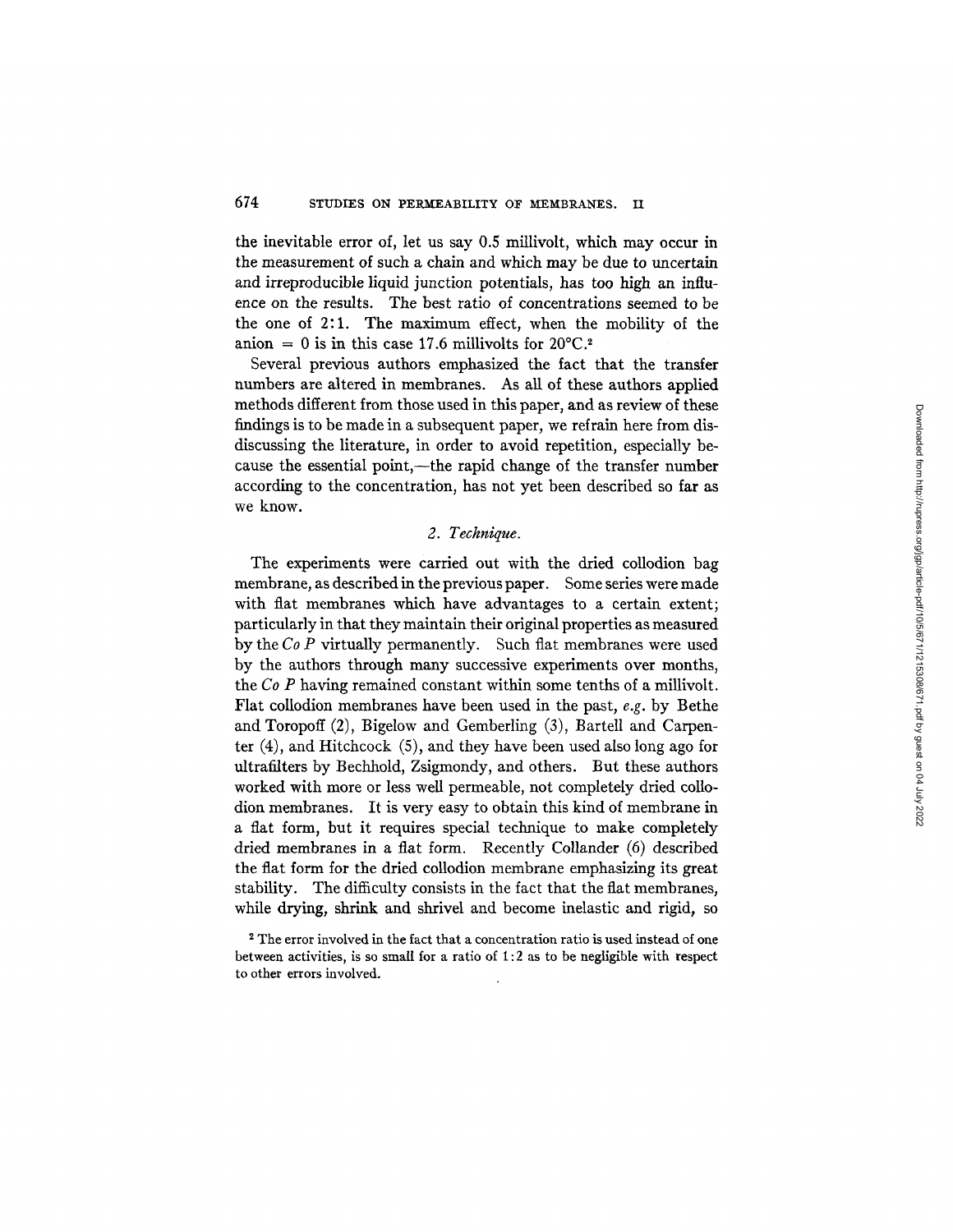that they cannot be fastened without a leak to any opening of a vessel. One has to fix the membrane, in a half dried condition, to the rim of a vessel and then allow it to dry. The authors found the following method best.

A 5 per cent solution of celloidin Schering in 75 per cent ether and 25 per cent alcohol was poured on a mercury surface in a Petri dish, as Bartell suggested, in an amount sufficient to cover easily the whole surface by the spontaneous spread- • ing of the viscous solution. The collodion is allowed to dry to such an extent that the consistency is just suitable for cutting with a knife. At this time, the periphery adjacent to the rim of the Petri dish is cut and the membrane taken out and put over the opening of a bell jar shaped glass, such as is shown in Fig. 1. The diameter is 2 cm. smaller than that of the Petri dish in a cross-section. The rim is



FI6. 1. Glass bell jar used as supporting frame for flat membranes.

represented by an even ring 1 cm. broad with ground surface. The rim is wet with a layer of collodion solution immediately before the half dried membrane is put on. By means of this the membraneis glued on the rim. While the drying process is going on, the main part of the membrane covering the opening of the jar is prevented from shrinking. However, the peripheral portion of the membrane shrinks in such a way that a circular sulcus outside the glass rim is formed, the concavity being directed toward the pointed part of the jar. Now the jar is turned over and collodion solution is poured into this sulcus. This fills in the leaks which may be left between the membrane and the glass rim. Moreover, while drying and shrinking, the peripheral collodion ring shrinks and rolls so that finally a tight band hermetically seals all leaks. The membrane has to stand 3 or 4 more days to complete dryness which can be recognized by electrification after rubbing with hair. The membrane is exposed to an enormous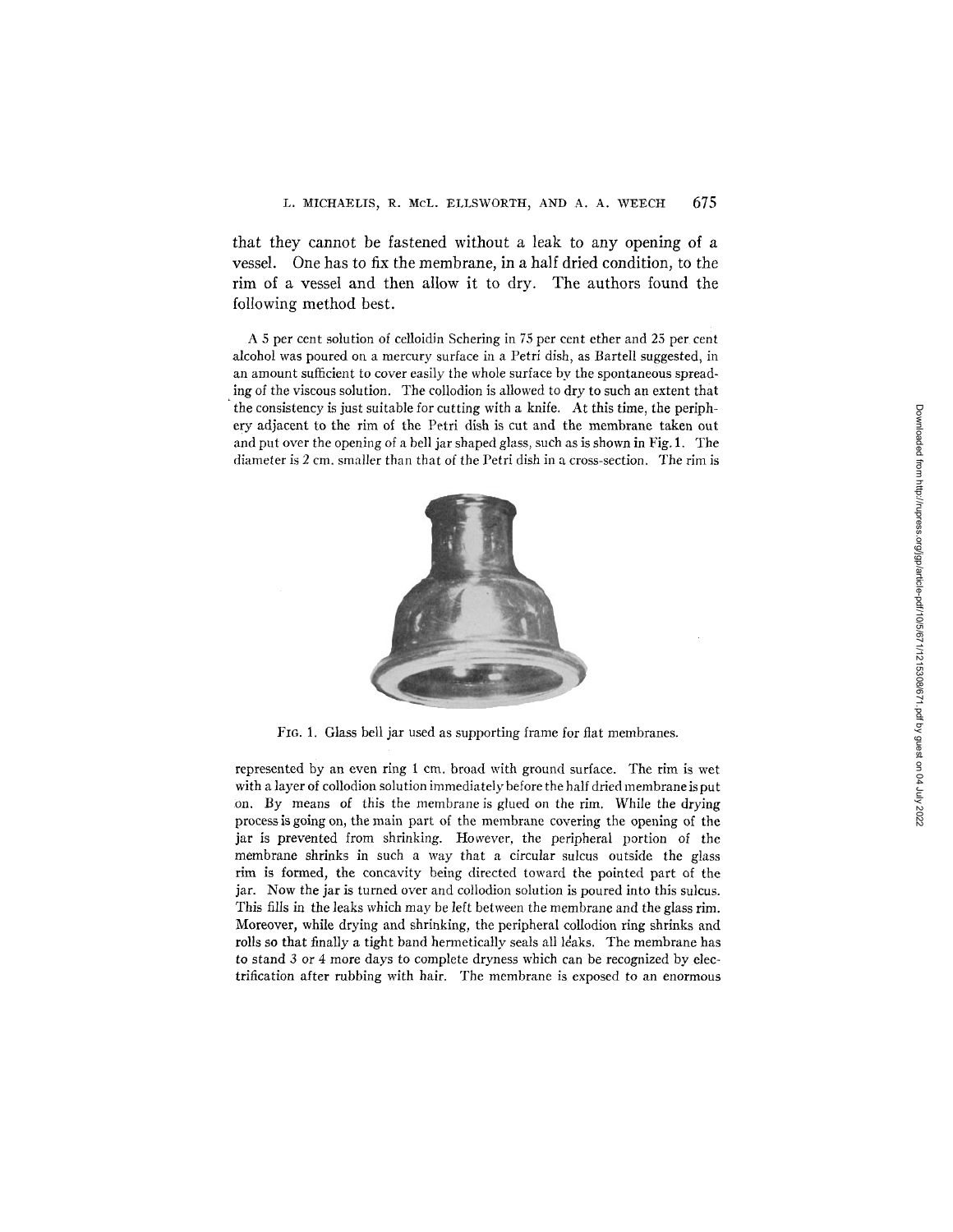## 676 STUDIES ON PERMEABILITY OF MEMBRANES. II

stress, and too thin a membrane sometimes Will crack. Those membranes which have withstood the stress have turned out to be virtually invariable in any respect. The *Co P*, even after months of experiments, remains constant within a fraction of a millivolt. It is true, in consequence of the complete lack of shrinking, the *Co P* does not reach such high values as sometimes is obtained in the shrunk bag membranes. Usually a *Co P* of about 48 millivolts was obtained, whereas the other form sometimes gives 52 to 53 millivolts. In the second place, on account of the thickness, a long time is necessary to reach a stationary condition when measuring the P.D. To measure, for example, the *Co P,* the membrane has to stand at least some hours in contact with the solution, the latter being several



FIO. 2. Method of connecting calomel half-cell with membrane system to avoid diffusion potentials and diffusion.

times renewed. However, after the stationary condition has been established, the P. D. keeps astonishingly constant for any period.

When a membrane used for one experiment is to be used for another with different solutions, the previous solutions must be washed out at least 24 hours; and in certain cases, *e.g.* in the transition of KC1 chain to a LiC1, where any trace of the much more movable K will spoil the value of the Li chain, the washing process should be prolonged several days. Inconvenient as that may be, the labor is rewarded by very constant and reproducible results, and on account of its invariability,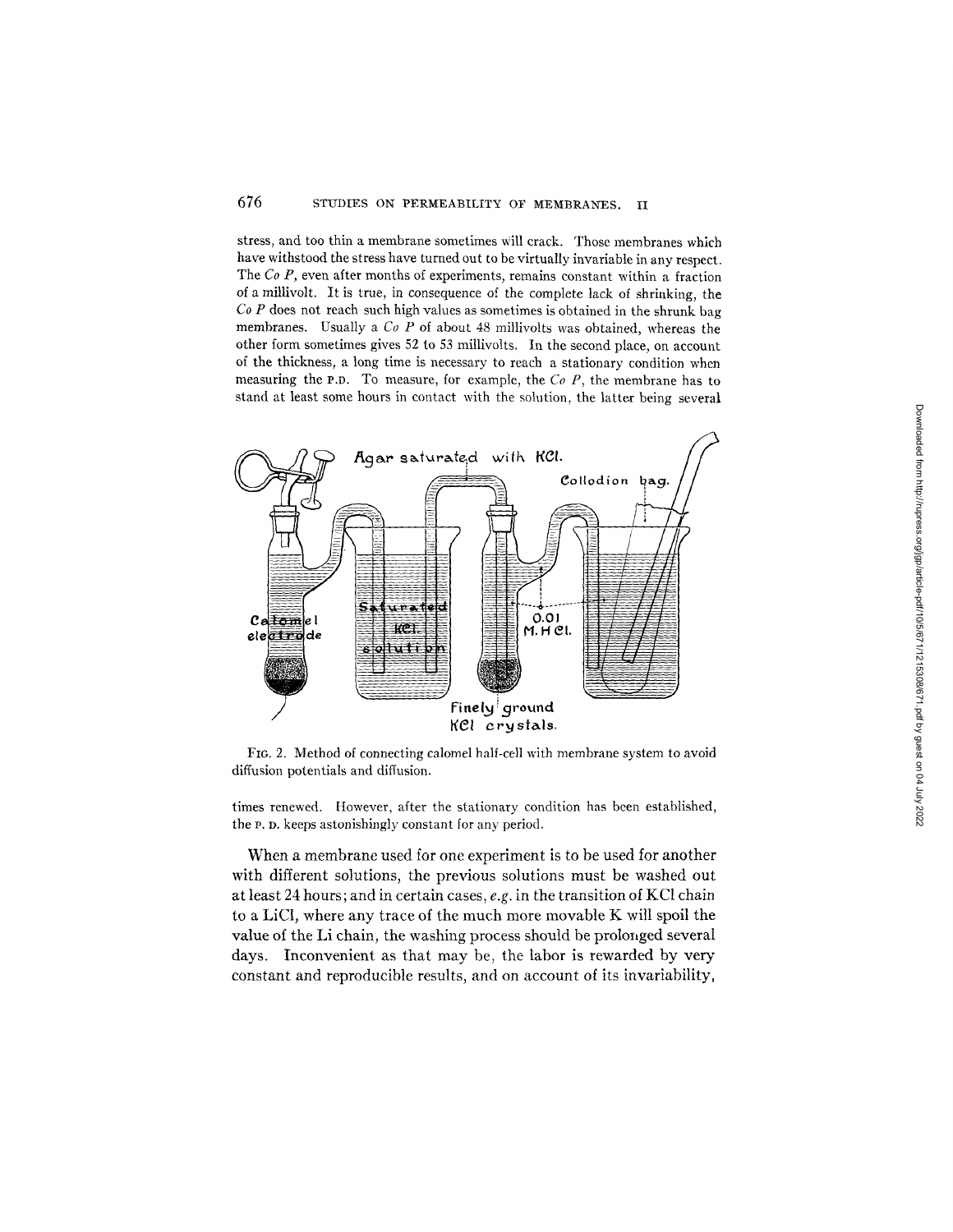such a membrane can be used for comparative successive experiments with different solutions much better than the bag membrane.

As an error of even 1 millivolt has a relatively great influence on the calculation of the transfer numbers, the errors involved in liquid junction potential should be eliminated as far as possible. In chains with KC1 there is no trouble in this respect, but for other electrolytes the arrangement shown in Fig. 2 was used. This represents a .01 HC1 solution outside the membrane connected with the leading off calomel half cell. The same arrangement was used to connect the inside solution of the collodion bag with the other electrode. This arrangement is based on the principle of Michaelis and Fujita (7), interposing between the HC1 solution and the saturated KC1 solution another HC1 solution of the same concentration as the first one, but also saturated with KC1. We may be sure that the liquid junction potential is reduced to a fraction of 1 millivolt at least. The two calomel half cells, saturated with KCI, were often checked against each other and when a small P.D. was observed between them, a suitable correction for the P.D. of the chains in the experiments was made.

### *3. Results and Discussion.*

Table I shows the P.D. of a chain with a dried collodion bag membrane between two KC1 solutions of the concentration 1 : 2, in different ranges of concentration. The last column gives the transfer number for Cl evaluated according to formula  $(4)$  (Fig. 3, lower curve).

Table II shows a similar experiment with a flat membrane. Here the constancy of all values is best, though long time and repeated change of the solution was necessary to reach these constant potentials. The definite value of this series is most trustworthy of all, and the smoothness of the interpolation curve (Fig. 4) confirms this assumption.

Table III gives a series of experiments with a fairly stable bag membrane and with the chlorides of H, K, Na, and Li. The entire series would have consumed too much time, had it been made with a fiat membrane. So the results may not be quite so accurate in an average, though much care was taken to obtain a really stationary condition by extended observation and repeated renewal of the solution before definite readings were made. The results are plotted in Fig. 5.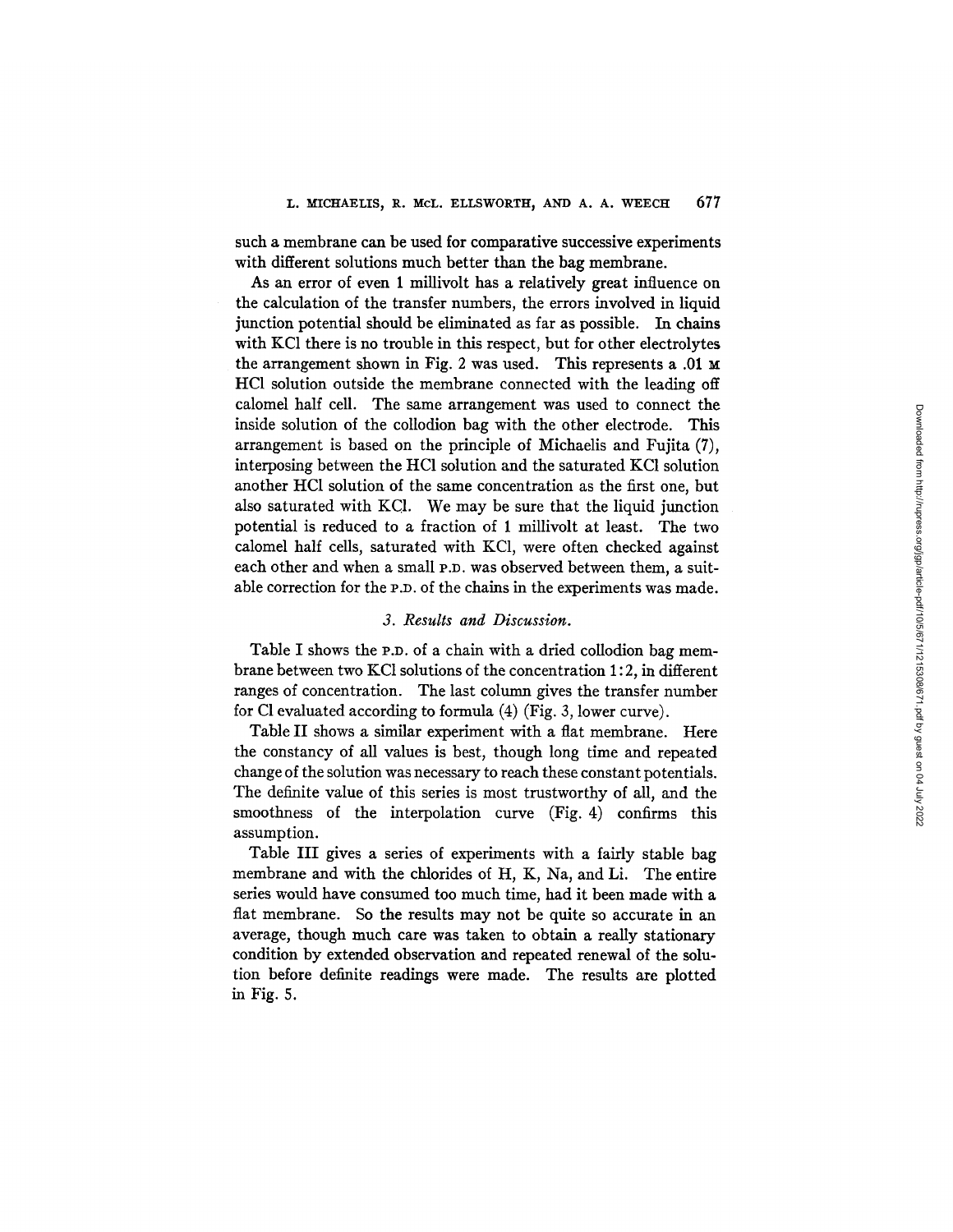## 678 STUDIES ON PERMEABILITY OF MEMBRANES. II

Although the transfer number of C1 is low in any case, especially in low concentration ranges, still the difference can be plainly seen in the different alkali chlorides. The experiments with HC1 were not carried out up to the same concentration as in the other electrolytes on account of doubt as to whether liquid junction potentials might be insufficiently abolished. It should be borne in mind that an error of 1 millivolt, according to the particular circumstances, may have a great influence on the evaluated transfer number. That is also the reason why these figures are not utilized in further computations

### TABLE I.

*Celloidin Membrane, Bag Form. Change of the* P.D. *with the Cha~ge of the Concentration Range. The Ratio of Concentration of Each Chain is Always 1:2. All Experiments with the Same Membrane.* 

|                                     | P.D.                                             |                                |                                 |         |                 |  |
|-------------------------------------|--------------------------------------------------|--------------------------------|---------------------------------|---------|-----------------|--|
| <b>KCl</b> solutions                | 1st series of<br>experiments<br>$(22^{\circ}C.)$ | 2nd series<br>$(22^{\circ}C.)$ | 3rd series<br>$(20.5 - 22$ °C.) | Average | $\tau_{\rm cl}$ |  |
|                                     | mv.                                              | m.                             | mv.                             | mv.     | mv.             |  |
| : м/200<br>м/400                    |                                                  | 17.8                           | 17.7                            | 17.7    | 0               |  |
| : <b>M</b> /100<br>$\mathbf{u}/200$ | 15.3                                             |                                | 17.8                            | 16.6    | 0.040           |  |
| $\mathbf{M}/100$<br>: M/50          | 14.7                                             |                                | 16.2                            | 15.5    | 0.059           |  |
| : M/25<br>$\mathbf{u}/50$           |                                                  |                                | 15.3                            | 15.3    | 0.065           |  |
| M/25<br>: M/125                     |                                                  |                                | 12.5                            | 12.5    | 0.145           |  |
| M/20<br>$\therefore$ M/10           | 13.2                                             | 13.0                           | 12.9                            | 13.0    | 0.130           |  |
| M/12.5 : M/6.25                     |                                                  |                                | 9.5                             | 9.5     | 0.230           |  |
| $M/6.25$ : $M/3.125$                |                                                  |                                | 5.5                             | 5.5     | 0.309           |  |
| $\mathbf{M}/2$<br>: м/1             | 4.8                                              | 3.9                            | $3.8 - 3.1$                     | 4.0     | 0.386           |  |
|                                     |                                                  |                                | $(Aver. = 3.4)$                 |         |                 |  |

Theoretical maximum value at  $22^{\circ}$  = 17.6 millivolts.

but only shown in the diagram where the interpolation curves, obtained a little arbitrarily, give an idea about the differences. The order of the transfer number of C1 in the different chlorides is the same as in aqueous solutions; the absolute values, however, strongly diminished in comparison with the latter, and the fact that the transfer number depends largely on the concentration, is obvious for all of these electrolytes, whereas in free aqueous solutions the influence of concentration is known to be small. Further discussion must be delayed.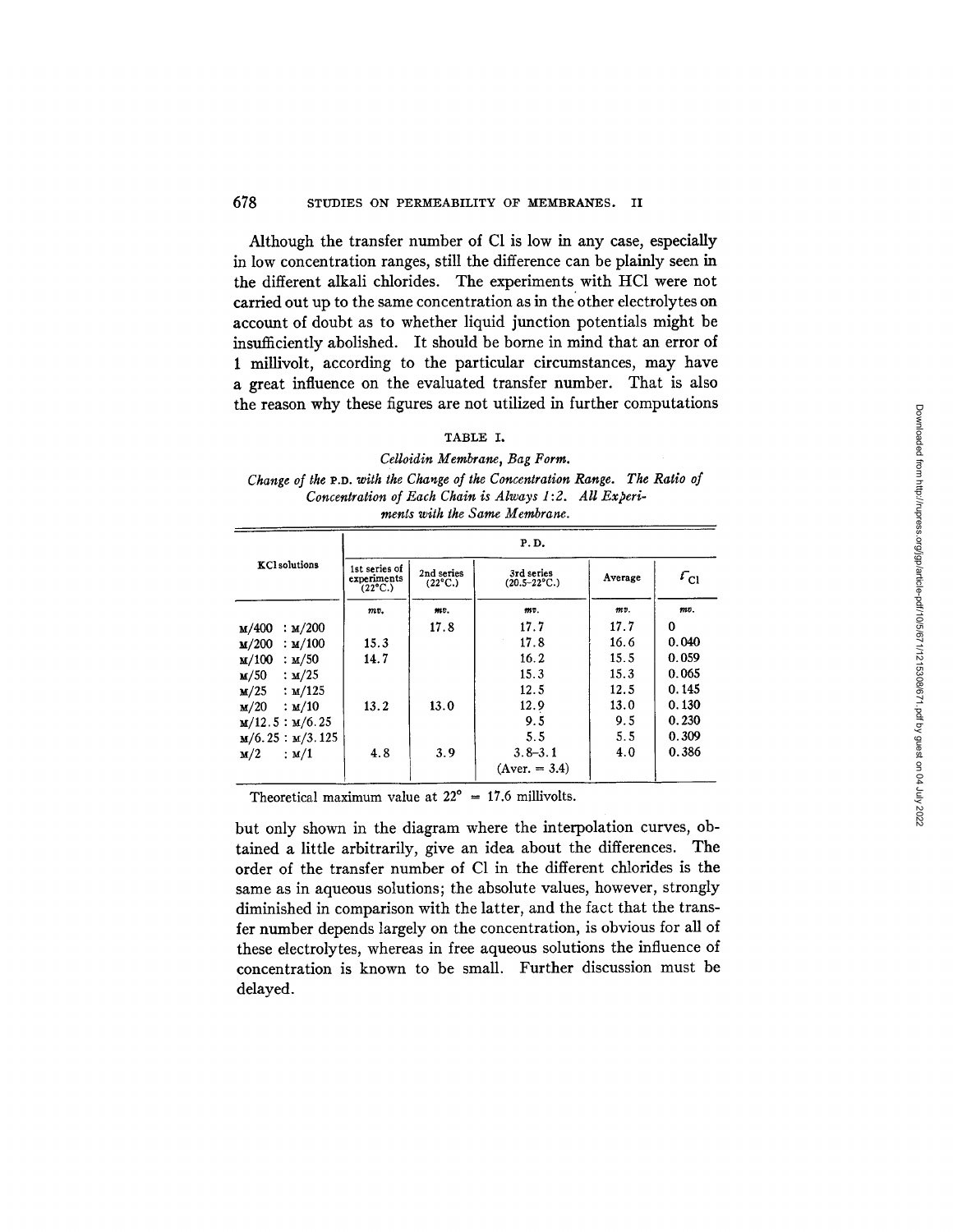#### TABLE II.

## *Celloidin Membrane, Flat Form.*

| Concentrations of KCl | Temperature    | P.D.  | $\tau_{\rm cl}$ |  |
|-----------------------|----------------|-------|-----------------|--|
|                       |                | $m$ . |                 |  |
| $N/1$ : $N/2$         | $18.5^\circ$   | 3.5   | .399            |  |
| $N/2$ : $N/4$         | $18.5^\circ$   | 5.45  | .343            |  |
| $N/4$ ; $N/8$         | $19.5^{\circ}$ | 9.55  | .226            |  |
| $N/8$ : $N/16$        | $19.5^{\circ}$ | 11.75 | .163            |  |
| N/16 : N/32           | $19.5^{\circ}$ | 14.5  | .085            |  |
| N/32 : N/64           | $20.5^\circ$   | 15.4  | .060            |  |
| N/64 : N/128          | $20.5^\circ$   | 16.35 | .033            |  |

## TABLE III.

## *Celloidin Membrane, Bag Form.*

*Temperature*  $20^{\circ} \pm 0.5^{\circ}$ C. *Theoretical Maximum Value of a Concentration Chain for This Temperature: 17.4 Millivolts.* 

|             | Concentration range      | P.D.  | <b>Transfer Number of CI</b> |
|-------------|--------------------------|-------|------------------------------|
|             | $\underline{\mathbf{M}}$ | mv.   |                              |
| LiCl        | $.01-.02$                | 15.1  | .066                         |
|             | $0.02 - 0.04$            | 13.4  | .115                         |
|             | $.04 - .08$              | .11.4 | .173                         |
|             | $.08 - .16$              | 8.3   | .262                         |
|             | $.16 - .32$              | 5.2   | .351                         |
| <b>NaCl</b> | $.01 - .02$              | 15.5  | .055                         |
|             | $.02 - .04$              | 14.8  | .075                         |
|             | $.04 - .08$              | 13.5  | .112                         |
|             | $.08 - .16$              | 10.5  | .198                         |
|             | $.16 - .32$              | 6.2   | .322                         |
| KCl         | $.01 - .02$              | 16.05 | .026                         |
|             | $.02 - .04$              | 15.4  | .058                         |
|             | $.04 - .08$              | 13.6  | .109                         |
|             | $.08 - .16$              | 10.8  | .190                         |
|             | $.16 - .32$              | 7.3   | .290                         |
| HCl         | $.01-.02$                | 17.2  | .006                         |
|             | $.02-.04$                | 17.1  | .009                         |
|             | $.04 - .08$              | 15.65 | .050                         |
|             | $.08 - .16$              | 15.5  | .055                         |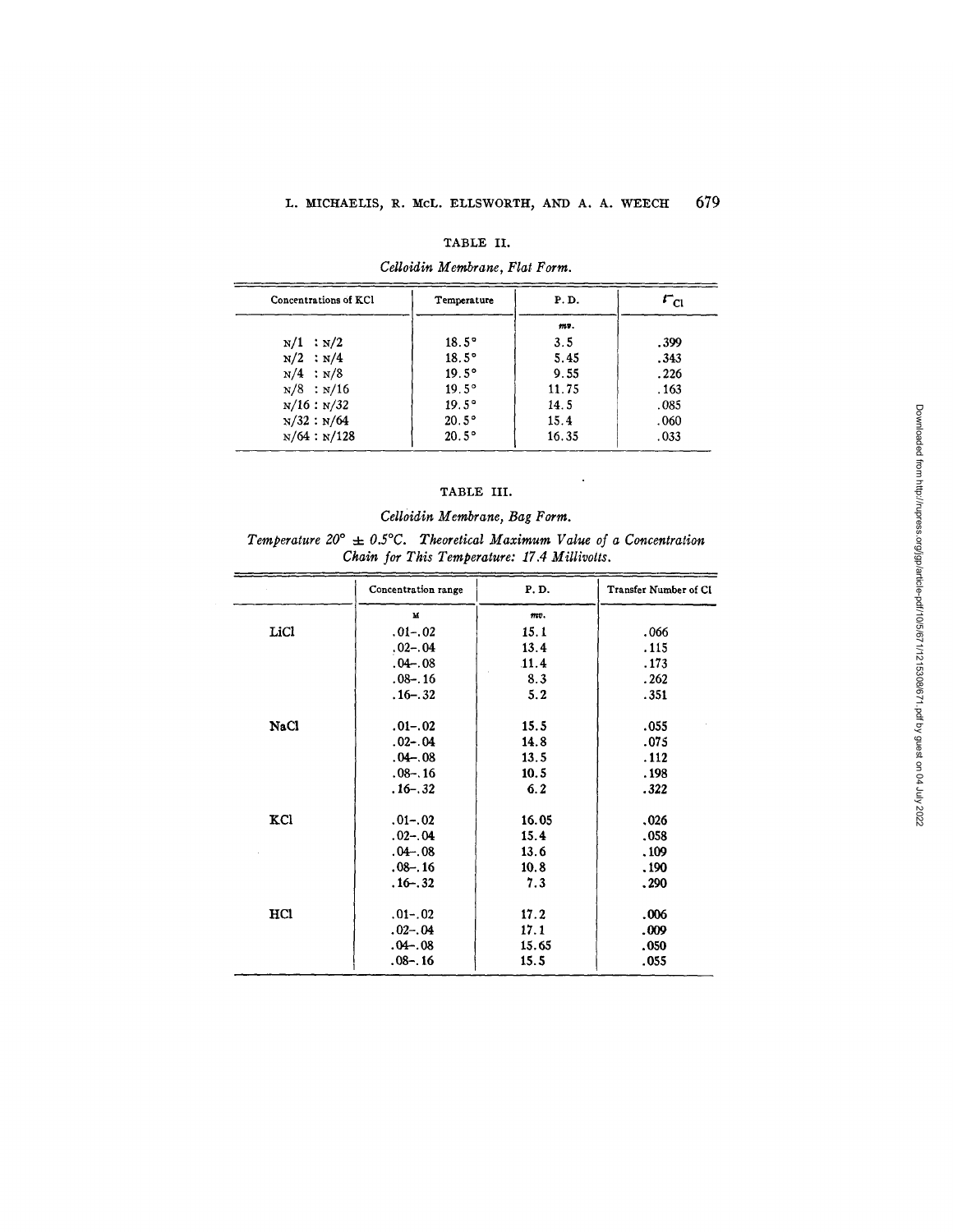

FIG. 3. Magnitude of the transfer number for Cl through the different concentration ranges with two membranes of the bag type.



FIG. 4. Magnitude of the transfer number for Cl through the different concentration ranges with a collodion membrane of the fiat bell jar type.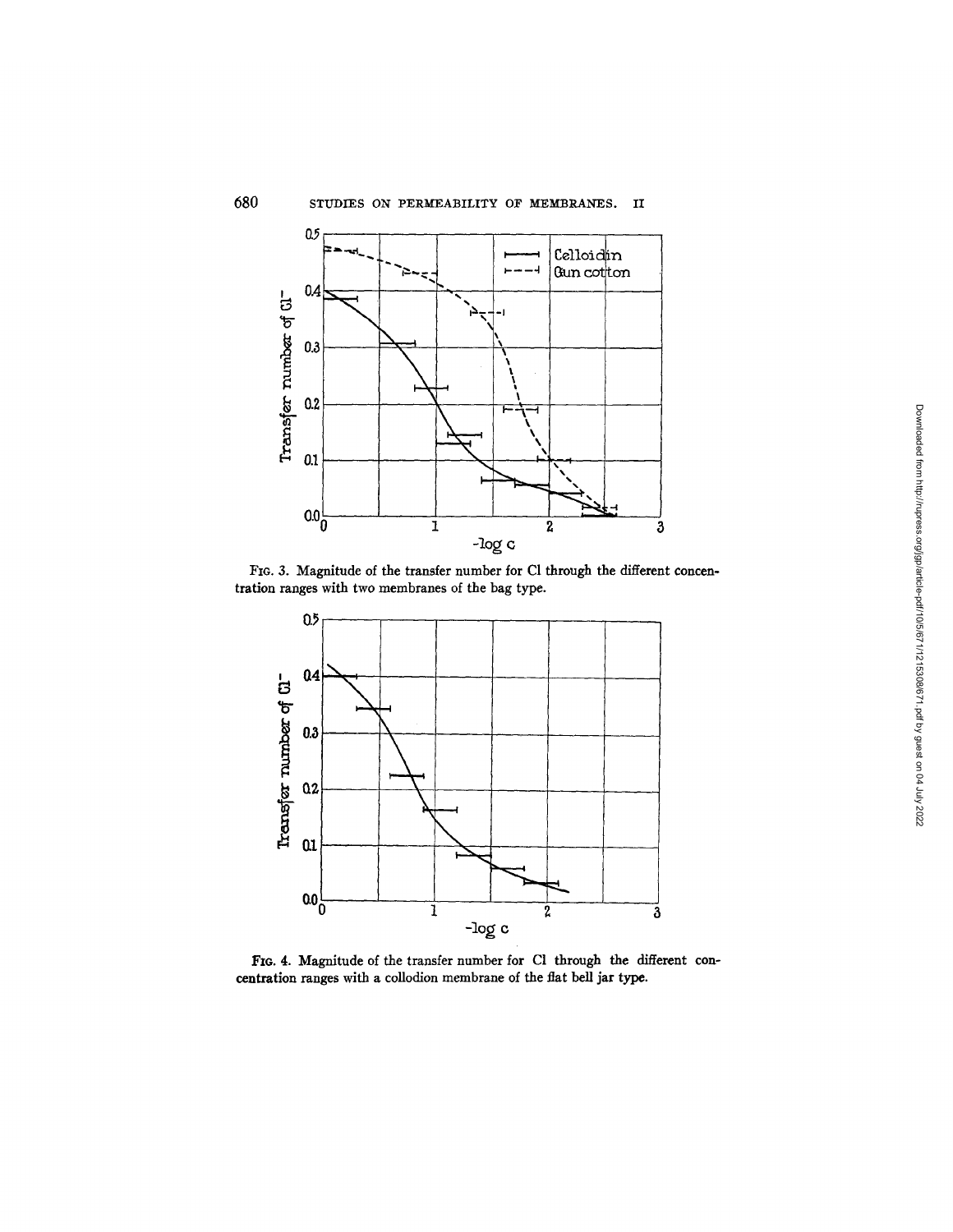

FIG. 5. Concentration chain curves showing the transfer numbers for Cl in the form of chlorides of different cations.

### TABLE IV.

#### *Gun Cotton Membrane, Bag Form.*

| <b>KCl</b> solutions            | P. D.   | $t_{\text{Cl}}$ calculated |
|---------------------------------|---------|----------------------------|
|                                 | mv.     |                            |
| M/1 : M/2                       | 1.10    | 0.47                       |
| $M/5$ : $M/10$                  | 2.60    | 0.43                       |
| $\mathbf{M}/10 : \mathbf{M}/20$ | 4.05    | 0.40                       |
| $M/20$ : $M/40$                 | 5.55    | 0.36                       |
| $M/40$ : $M/80$                 | 10.90   | 0.19                       |
| $M/80$ : $M/160$                | 14.25   | 0.10                       |
| $M/160$ : $M/320$               | 17.1    | 0.017                      |
| M/10 : M/100                    | $21.4*$ | 0.306 <sup>†</sup>         |
| (that is: $Co\ P$ )             |         |                            |

| Temperature 26.5°C. Maximum Value Calculated 17.7 Millivolts |  |  |  |
|--------------------------------------------------------------|--|--|--|
|                                                              |  |  |  |

\* 2 days ago 23.0.

 $\dagger$  Theoretical maximum value for this chain = 55 millivolts. Corresponding to the value of the interpolation curve for a concentration =  $\mathbf{M}/40$ .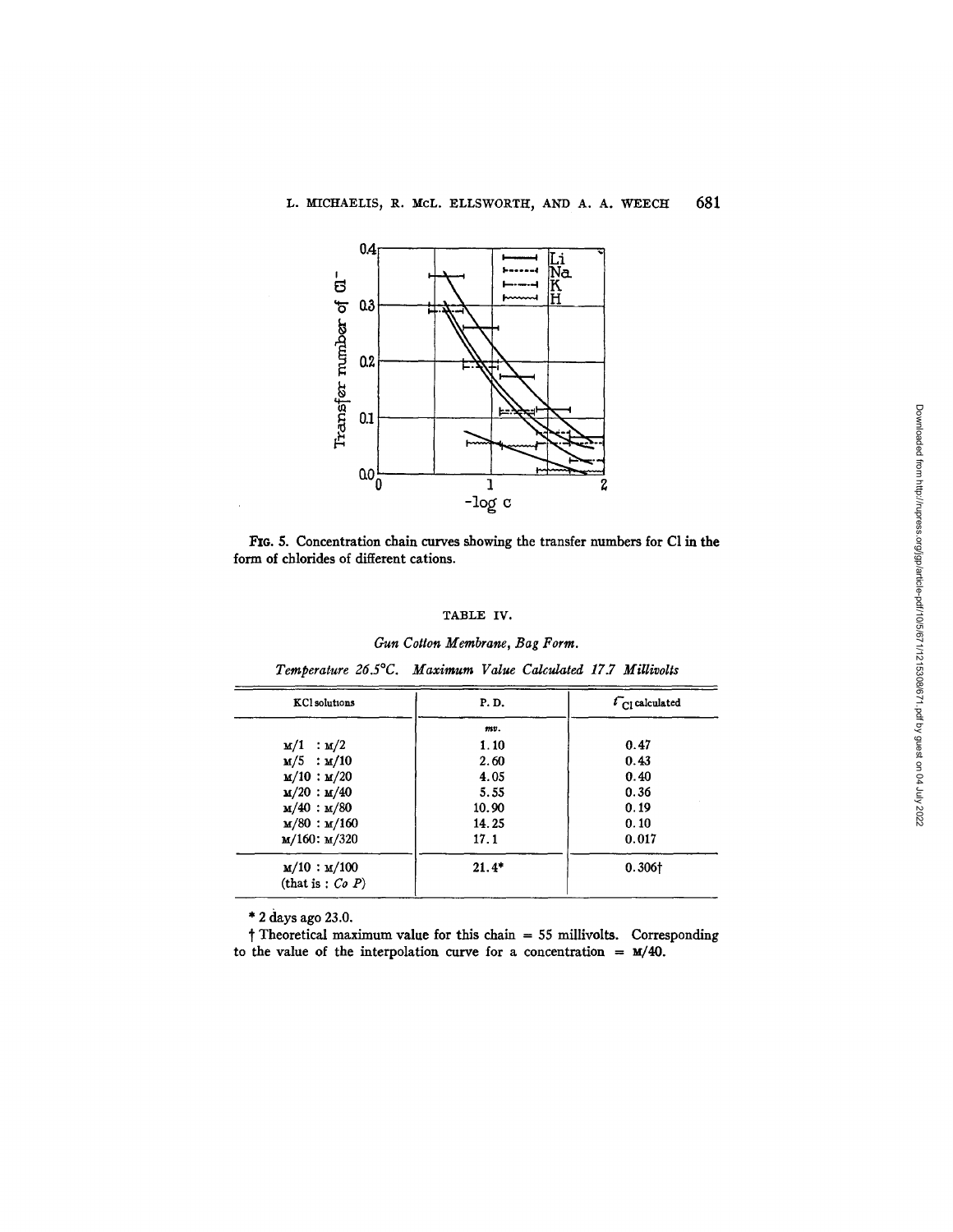In order to show that this behavior of the membrane is connected with their relatively high *Co P*, being only a couple of millivolts below the possible maximum value, a gun cotton membrane with a lower *Co P* (21 to 23 millivolts) was used for a similar series with KC1 (Table IV and Fig. 3, upper curve). It can be seen that the transfer number of C1 is always greater than the one with a good celloidin membrane (lower curve, Fig. 3) through the same concentration range. However, in principle, the course of the curve is the same.

It should be borne in mind that the calculation of the transfer numbers in this paper are completely based on the assumption that the P.D. of the concentration chains with the membrane are due to the difference of the mobilities of the cation and the anion. This assumption was till now only an attempt to control the phenomena in membranes by a simple hypothesis, and the present paper shows some consequences of this hypothesis. Subsequent papers will have to deal with the problem of whether this hypothesis is sufficient or requires an addition or correction.

#### SUMMARY.

The ionic transfer number in an electrolyte solution in the pores of a narrow pored collodion membrane depends much more on the concentration than it does in a free aqueous solution. The potential difference of two solutions of the same electrolyte in different concentration depends largely on the concentration range. The ratio of the concentrations on the two sides was always 1:2 in the experiments; the concentration range was varied. It is shown that the transfer number of CI, calculated from the P.D. measured, is very small in dilute solution (down to .02 and less in some cases), whereas it approaches the value .5 holding for free aqueous solutions when the concentration range is raised. The differences for the transfer number of Cl, according to the cation (H, K, Na, Li), can be recognized and show the same order as in free aqueous solution. But even in LiCI, where in an ordinary aqueous solution the transfer number of Cl is always  $> .5$ , this number is very low in the case of the membrane  $(e.g. < .05 \text{ in } .01 \text{ m}$  solution).